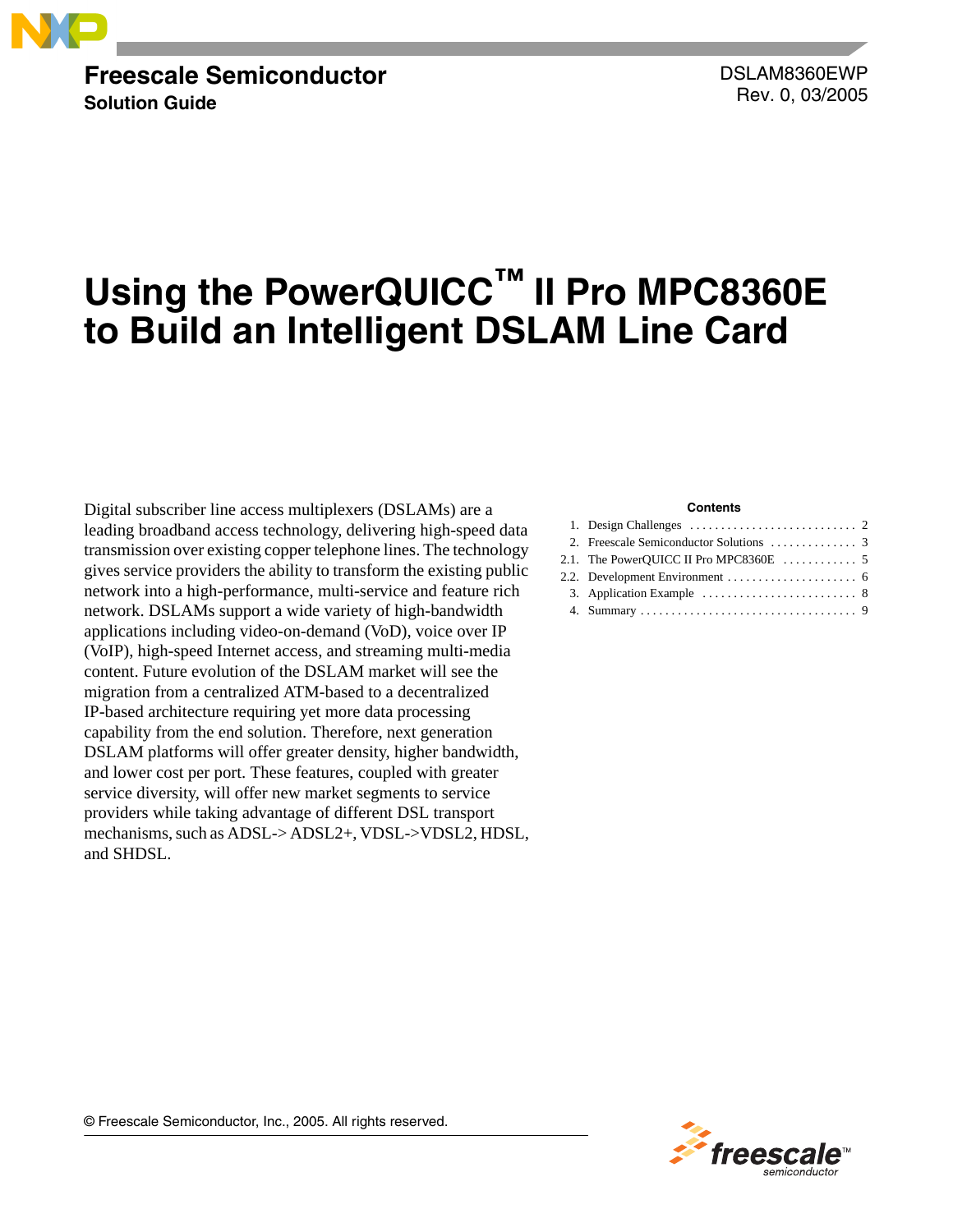

**Design Challenges**



**Figure 1. Internal Features of a Typical DSLAM**

<span id="page-1-1"></span>[Figure 1](#page-1-1) shows a typical DSLAM system. The xDSL subscriber's traffic is handled first by the DSLAM line-cards and then, via the switch fabric, is passed onto to the ATM or Frame Relay line card. This card aggregates the xDSL subscriber traffic into an uplink stream that is fed to an Internet Service Provider or company WAN. Traditionally, OEMs who designed these systems relied solely on ATM as a high-speed back plane transfer mechanism. With the development of Gigabit Ethernet, many new DSLAM designs are IP-packet switched. This facilitates delivery of IP-based services, such as Voice over IP (VoIP), video broadcast and distribution, and data networking. An intelligent DSLAM line card design must support both legacy ATM-based protocols, such as AAL0, AAL2, AAL5, and IMA, and also IP-based protocols such as IP or IPoA. A wide variety of link layer protocols also have to be supported regardless of whether it is an IP- or ATM-based network. These protocols include Ethernet, Frame Relay, PPP (Point to Point Protocol), PPPoA (over ATM), PPPoE (over Ethernet), IPoA (IP over ATM) and more recently, Multi-Protocol Label Switching (MPLS) over Ethernet or ATM.

# <span id="page-1-0"></span>**1 Design Challenges**

With the potential to offer multiple revenue streams from a single IP packet network, the ability to deliver voice, video, and data is the goal of every telecom operator. While IP is the key enabler, the challenge remains to support and interoperate between circuit and packet switched networks and between multiple standards and protocols.

Historically, DSLAM systems have been ATM-based with the primary role of aggregating multiple xDSL lines for the uplink to the external Central Office (CO) network, that is to say an Internet service provider or to a Wide Area Network (WAN). The number of subscribers that a DSLAM can handle is a key system requirement. Supporting such high densities of users per platform or card requires a range of different interfaces and speeds.

On the networking uplink side, where ATM is prevalent, IP routing is quickly gaining traction. A robust system must be able to handle support for ATM, frame relay, and TDM traffic while being able to handle IP-based traffic over Gigabit Ethernet. Consequently, any solution must be able to handle the diversity and interworking of networking technologies such as IP-to-ATM switching and Segmentation And Reassembly (SARing).

The trend towards increased value-added services such as Quality of Service (QoS) capabilities and VPN services necessitates a total system approach to the architectural solution. An architecture that leverages a universal line card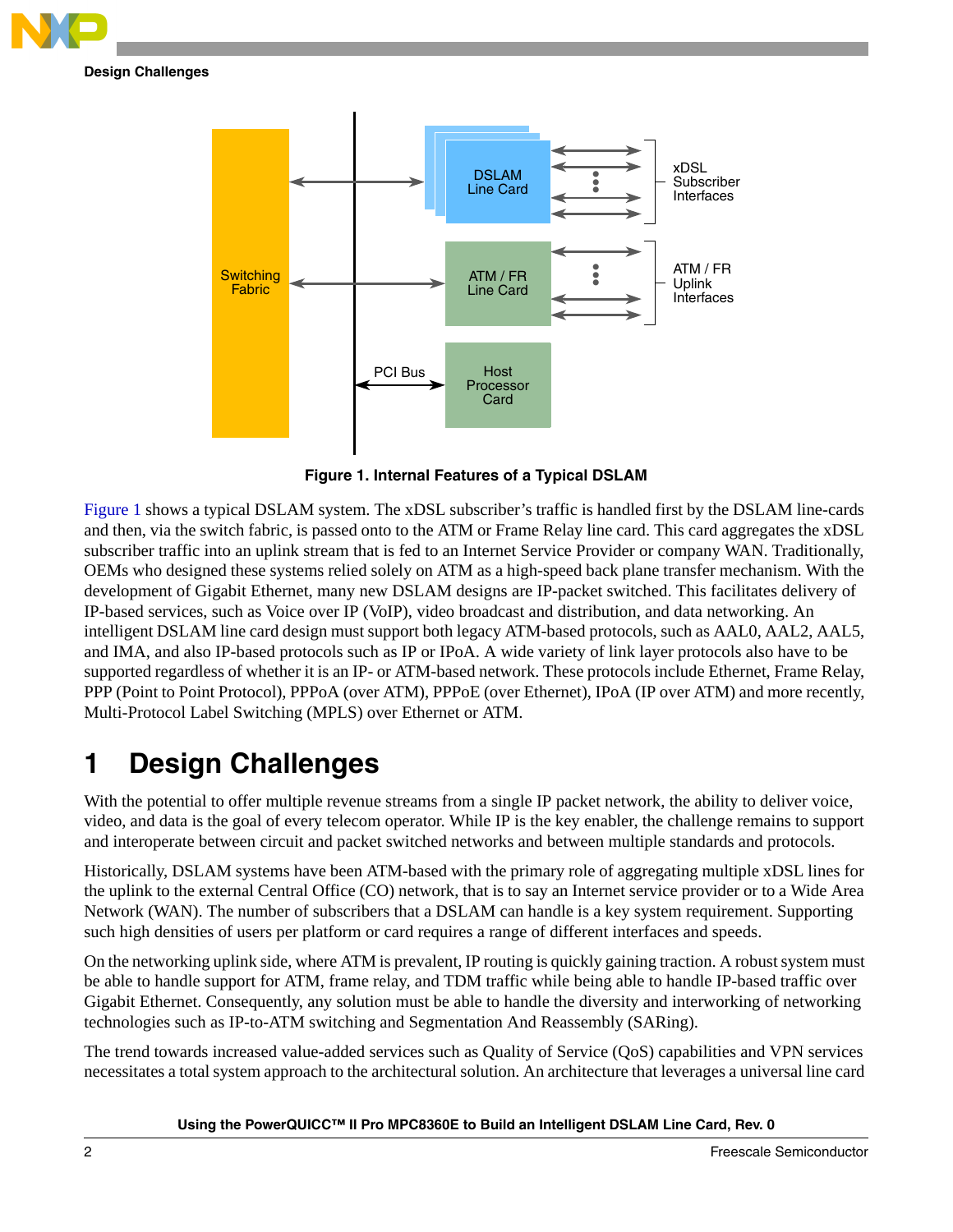

strategy will maximize software re-use, provide a high degree of integration, and provide adequate network interfaces and throughput for future design activities, while ensuring minimal system power and cost. A successful system approach will provide faster time to market, reduced development effort, and quicker return on investment.

Therefore, design challenges for a successful DSLAM line-card include the following:

- Ability to support the transition and eventual convergence of ATM and IP networks
- Increasing port density on line cards typically 24 to 96 ports
- Increasing bandwidth from high performance services and standards, such as ADSL-> ADSL2+ and VDSL->VDSL2/+ for "triple play"
- Intelligence moving to the edge of the network as a traditional DSLAM assumes some edge router functionality
- Maximizing existing infrastructure to accommodate more users
- Maximize Return On Investment (ROI) by reducing cost per port or user
- Support required protocols such as ATM, IP, VLAN, RTP, PPP, PPPoE/oA, L2TP, Diffserv, ML-PPP, MPLS, POS, Routing, Bridging, QoS, and so on
- Managing QoS to ensure prioritization of latency sensitive traffic to meet service level agreements
- Configurable bandwidth based on policy configuration across ATM, PPP, Ethernet, and IP technologies
- Multiple QoS dictates the need for different hierarchical lP or ATM traffic scheduling and shaping capability
- Ensure the security/confidentiality of subscribers information
- Provide the ability to add new features and functions through software based on market and subscriber demands

A robust DSLAM line-card design must combine the best of density, throughput, functionality, scalability and cost-efficiency, to provide equipment vendors with a distinct competitive advantage.

# <span id="page-2-0"></span>**2 Freescale Semiconductor Solutions**

In the competitive DSLAM market, highly integrated, cost-effective and scalable system solutions are required. With these system requirements in mind, Freescale is pleased to introduce the latest addition to its popular PowerQUICC family of microprocessors—the PowerQUICC II Pro MPC8360E.

The MPC8360E incorporates the e300, 603e core which includes 32 Kbytes of L1 instruction and data caches, 32-bit PCI bridge, four DMA channels, USB support, dual 32-bit DDR memory controller, a double precision floating point unit and on-board memory management units. A block diagram of the MPC8360E is shown in [Figure 2](#page-3-0).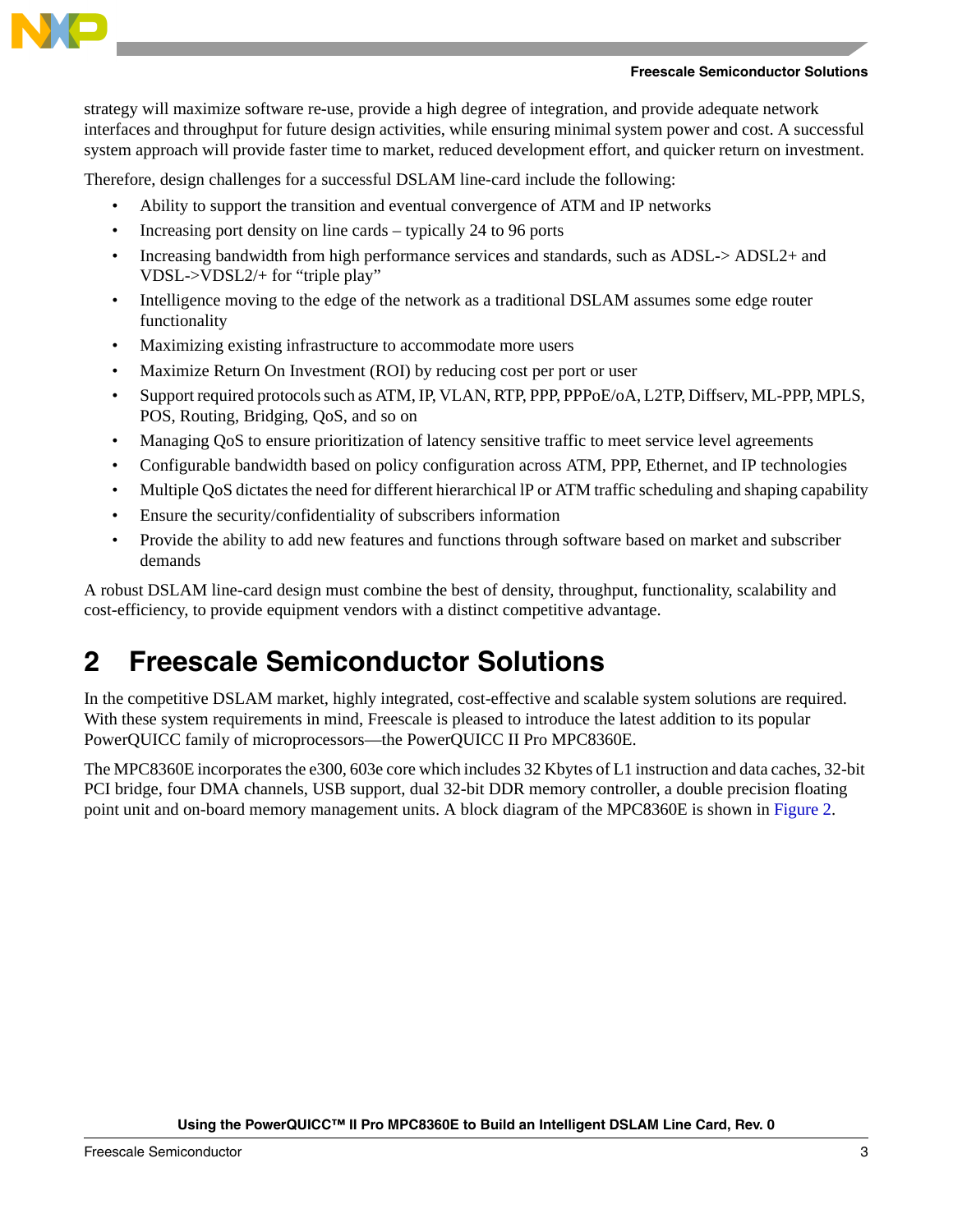

#### **Freescale Semiconductor Solutions**





<span id="page-3-0"></span>A new communications complex—the  $OUICC<sup>TM</sup>$  Engine—forms the heart of the networking capability of the MPC8360E. The QUICC Engine contains several peripheral controllers and integrates two 32-bit RISC controllers. Each RISC controller can control multiple peripherals and work together to provide increased aggregated system bandwidth for higher throughput applications. Protocol support is provided by the main workhorses of the device—the unified communication controllers (UCCs) and multi-channel communication controller (MCC).

Each of the eight UCCs can support a variety of communication protocols: 10/100/1000 Mbps Ethernet through a Media-Independent Interface, ATM / POS PHY support up to OC-12 speeds, Serial ATM, Multi-PHY ATM, HDLC, UART, Multi-Link/Class PPP, BISYNC and 64 TDM channels. Each MCC is capable of supporting up to 256 TDM channels in either transparent or HDLC channel modes and multiplexing almost any combination of sub-groups into a single or multiple TDM stream. Inverse Multiplexing over ATM is supported and allows ATM traffic to be distributed across multiple E1/T1 circuits. This allows service providers to lease the exact bandwidth that subscriber's request.

In addition, the QUICC Engine can also support two UTOPIA level 2 or two POS interfaces, each interface capable of supporting 124 Multi-PHY, or up to two, 128 Multi-PHY interfaces using extended address mode. The QUICC Engine also features an integrated 8-port, L2 Ethernet switch which can provide 4 priority levels on each port,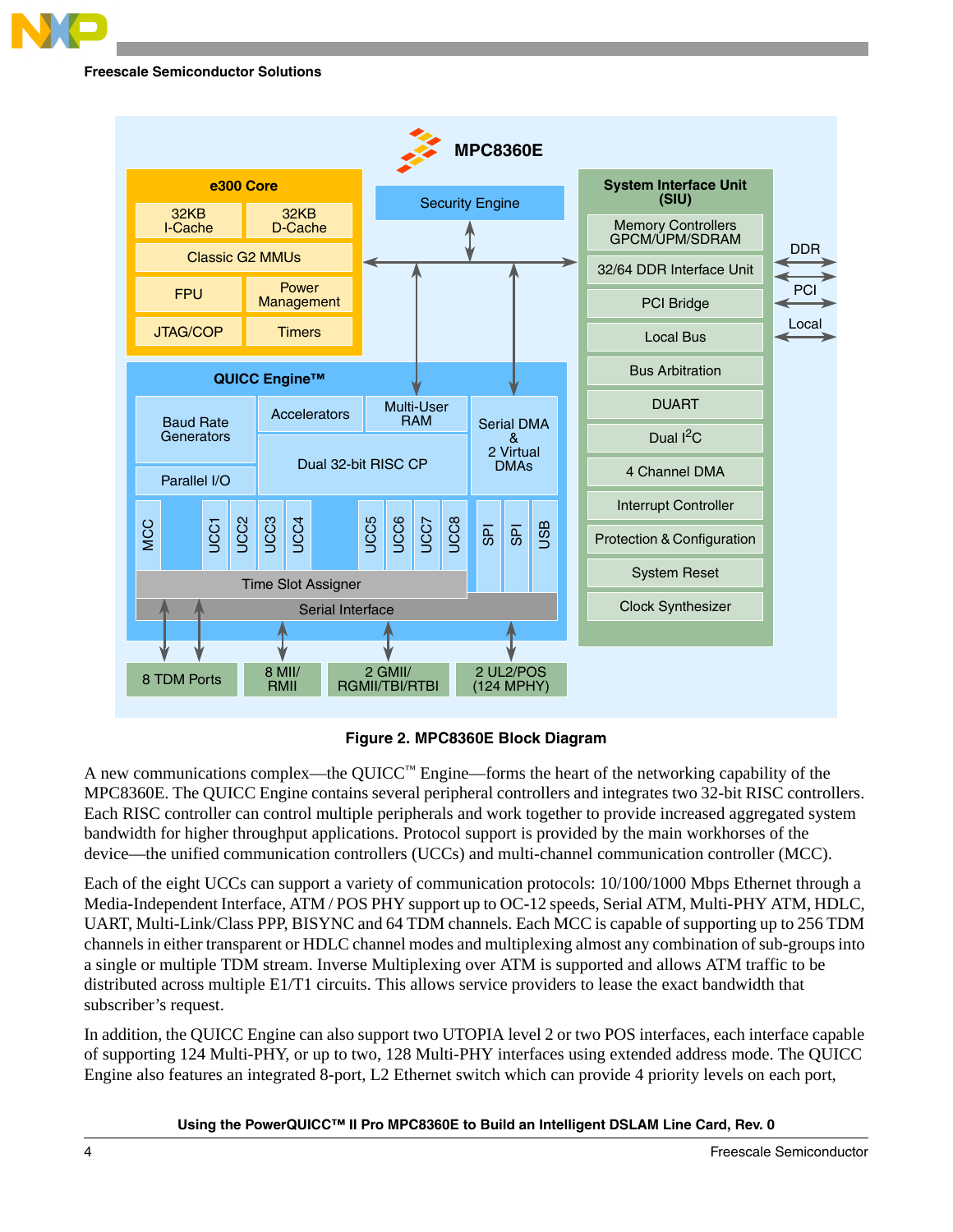

VLAN functionality, IGMP snooping, network auto-negotiation function, store-and-forward switching and packet-error filtering. Enhanced interworking features within the QUICC Engine helps offload the main CPU. The QUICC Engine can provide ATM-to-ATM switching, Ethernet to ATM switching with L3 / L4 support and PPP interworking.

The MPC8360E's security engine allows CPU-intensive cryptographic operations to be offloaded from the main CPU core. The security-processing accelerator provides hardware acceleration for the DES, 3DES, AES, SHA-1, MD-5, and ARC-4 algorithms. It includes a public key accelerator and an on-chip random number generator.

In summary, the MPC8360E provides DSLAM line-card vendors with a highly integrated, fully programmable communications processor that allows reuse of existing legacy PowerQUICC II and III software drivers and microcode packages. This helps ensure that a low cost system solution can be quickly developed and will offer flexibility to accommodate new standards and evolving system requirements.

# <span id="page-4-0"></span>**2.1 The PowerQUICC II Pro MPC8360E**

The PowerQUICC II Pro MPC8360E is a high performance, highly integrated communication processor solution that offers the following.

## **2.1.1 MPC8360E Features**

- High-performance, low power  $\leq 5W$  typical power dissipation), and cost-effective communications processor
- The MPC8360E QUICC Engine offers a future proof solution for next generation designs by supporting programmable protocol termination, network interface termination, and interworking features to meet evolving protocol standards
- Single platform architecture supports the convergence of IP packet networks and ATM networks, including interworking between these networks
- Simplified network interface card design with a cost-effective single chip data plane/control plane solution for ATM or IP packet processing (or both). This reduced component count, board power consumption and board real estate.
- Universal network interface card design for multiple applications, which lowers costs and reduces time-to-market
- Built-in proprietary, hardware accelerators that accelerate data plane traffic, such as interworking, and control plane packet snooping, such as IGMP, VLAN tagging, DHCP, and so on
- DDR memory controller—one 64-bit or 2x32-bit interfaces that split data and control plane traffic at up to 333 MHz
- e300 PowerPC core (enhanced version of 603e core with 32K bytes of Level 1 Instruction and 32 Kbytes of Level 1 Data caches)
- 32-bit PCI interface
- 32-bit Local Bus interface
- USB
- Integrated 8-port L2 Ethernet switch
	- 8 connection ports of 10/100 Mbps MII/RMII & one CPU internal port
	- Each port supports four priority levels
	- Priority levels used with VLAN tags or IP TOS field to implement QoS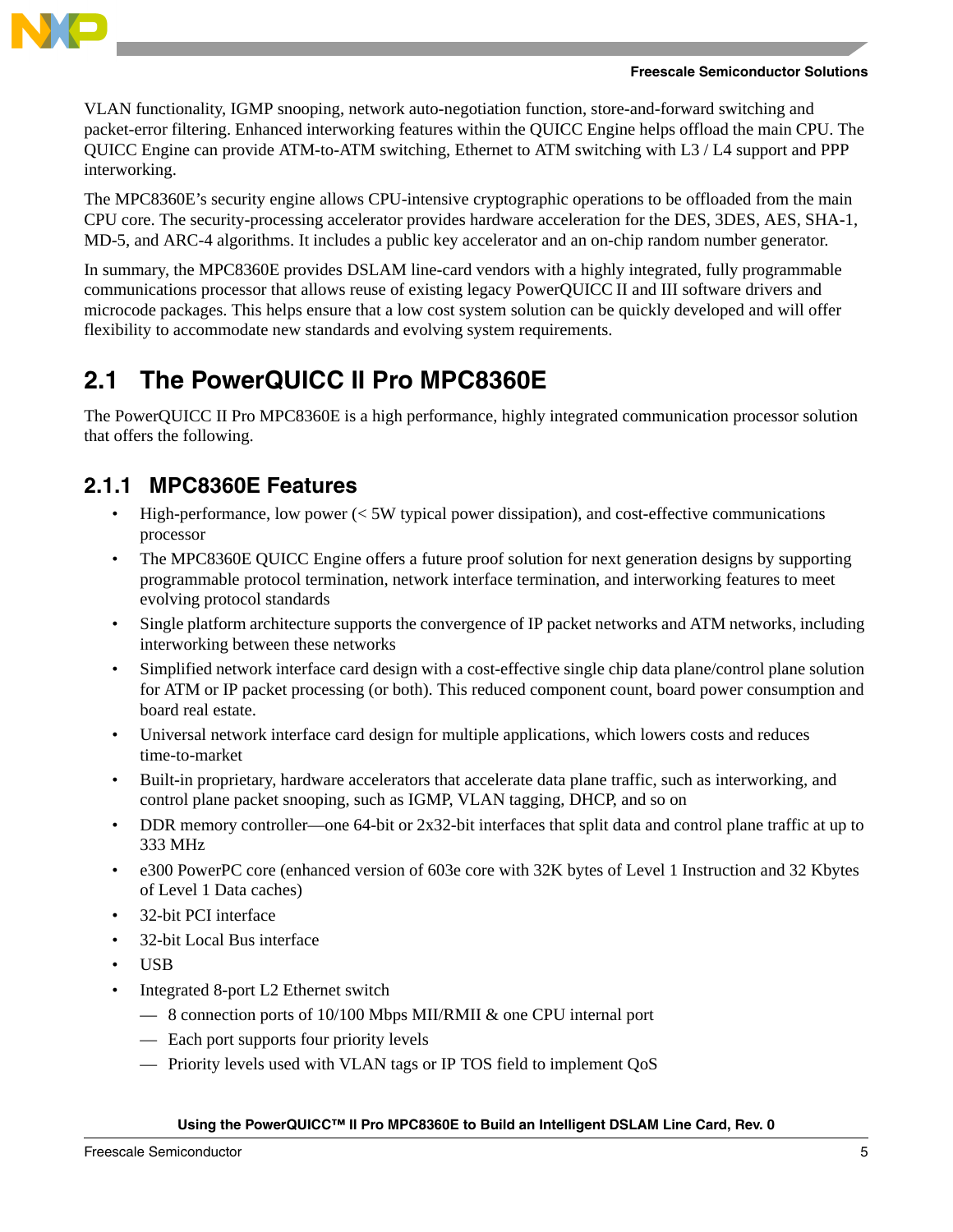### **Freescale Semiconductor Solutions**

- QoS types of traffic, such as voice, video, and data
- A security engine provides termination or encrypted plane traffic
- High degree of software compatibility with previous-generation PowerQUICC<sup>™</sup> processor-based designs for backward compatibility and easier software migration
- Seamless connection to PowerQUICC III family devices for increased control (CPU) application processing requirements

## **2.1.1.1 Protocols**

- ATM SAR up to 622Mbps (OC-12) full duplex, with ATM traffic shaping (ATF TM4.1) for up to 64K ATM connections
- Support for ATM AAL1 structured and unstructured Circuit Emulation Service (CES 2.0)
- Support for IMA and ATM Transmission Convergence sub-layer
- ATM OAM handling features compatible with ITU-T I.610
- PPP, Multi-Link (ML-PPP), Multi-Class (MC-PPP) and PPP mux in accordance with the following RFCs: 1661, 1662, 1990, 2686 and 3153
- IP termination support for IPv4 and IPv6 packets including TOS, TTL and header checksum processing
- L2 Ethernet switching using MAC address or IEEE 802.1P/Q VLAN tags
- Support for ATM (AAL2/AAL5) to Ethernet (IP) interworking
- Extensive support for ATM statistics and Ethernet RMON/MIB statistics.
- Support for 256 channels or HDLC/Transparent or 128 channels of SS#7

### **2.1.1.2 Serial Interfaces**

- Support for two UL2 / POS-PHY interfaces with 124 Multi-PHY addresses each.
- Support for two 1000Mbps Ethernet interfaces using GMII or RGMII, TBI, RTBI.
- Support for up to eight 10/100Mbps Ethernet interfaces using MII or RMII
- Support for up to eight  $T1 / E1 / J1 / E3$  or DS-3 serial interfaces
- Support for dual UART, I<sup>2</sup>C and SPI interfaces.

System scalability is also made available through the number of UCCs and MCCs. The initial implementation offers eight UCCs and one MCC, however as a result of the system-on-a-chip design methodology used for the QUICC Engine, these numbers can be scaled to support an optimized mix of communications channels. The flexible architecture of the QUICC Engine allows customers to customize their own application protocol and filtering requirements, allowing Freescale to add more RISC engines and/or UCCs on future family derivatives.

# <span id="page-5-0"></span>**2.2 Development Environment**

Development tools, hardware platforms, software building blocks and application-specific software solutions are available from Freescale and our Freescale Alliance Program, including third party protocol and signaling stack suppliers, real time operating systems support and a variety of applications software support. All of this builds upon the existing industry standard PowerQUICC family support program.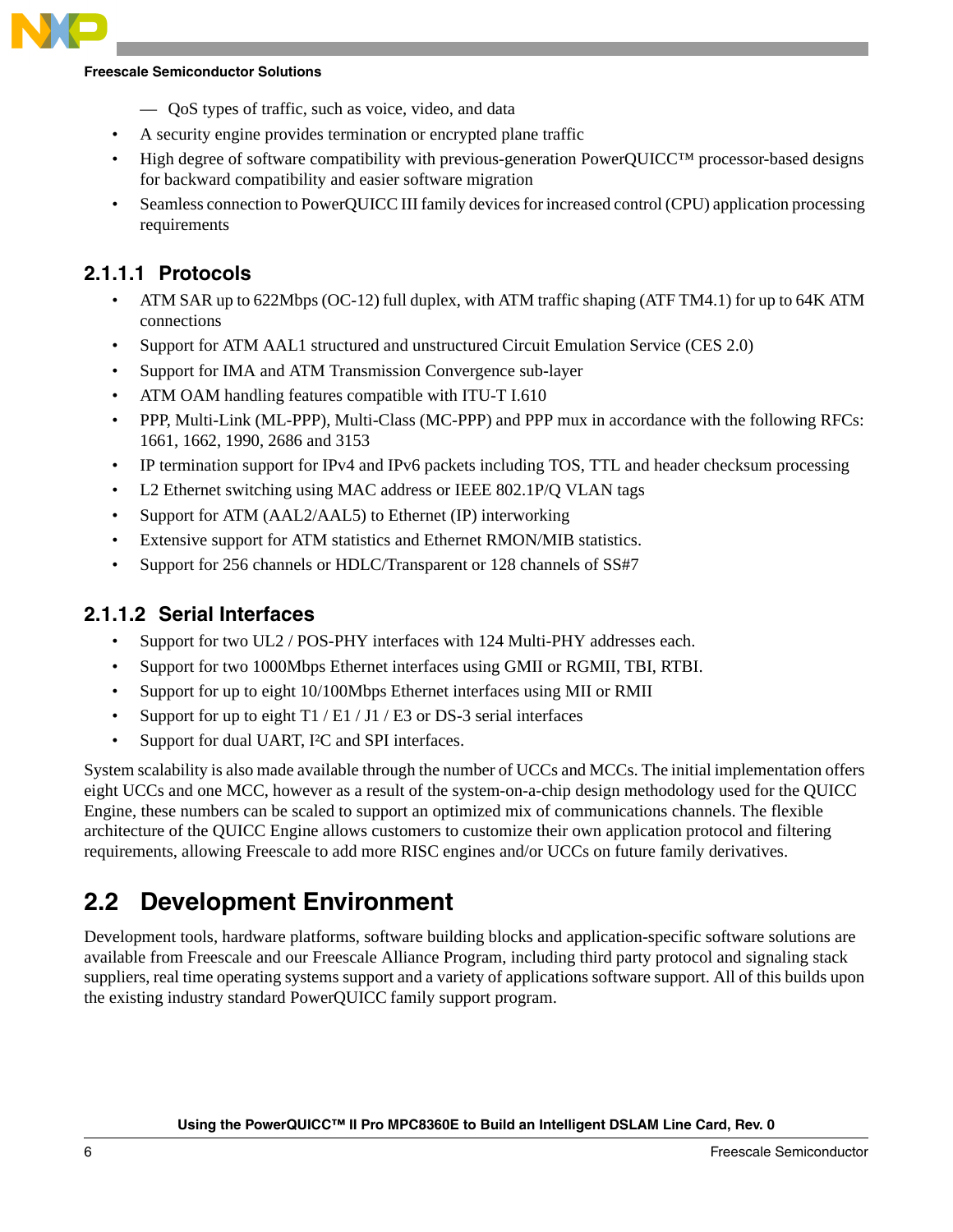

## **2.2.1 Software Development Tools**

To simplify and accelerate the development process, Freescale will provide a user-friendly, integrated development environment (IDE), which includes a compiler, instruction set simulator and debugger for the e300 PowerPC core.

## **2.2.2 Application Development System (ADS)**

Freescale provides an ADS board as a reference platform and programming development environment for the MPC8360E with a complete Linux Board Support Package. The ADS board will support on-board DDR SDRAM memory, a PCI interface, and a debug port and can be configured with optional daughter cards supporting protocols such as OC-3 or OC-12 ATM,  $8xT1/E1$  and Ethernet (10/100/1000Base T).

Also available is a complete development system based around the AdvancedTCA (ATCA) form factor chassis with a choice of AMC cards that can be operate stand alone, or as modular inserts into the main processor baseboard. This allows maximum flexibility for prototyping wireless network interface, control and base band applications using Freescale silicon solutions.

## **2.2.3 Modular Software Building Blocks**

The QUICC Engine will be supported by a complete set of configurable device API drivers and initialization software. [Figure 3](#page-6-0) shows the wealth of software protocols that the QUICC Engine with the e300 PowerPC™ core is able to provide.



<span id="page-6-0"></span>**Figure 3. Software Protocol Support for the QUICC Engine**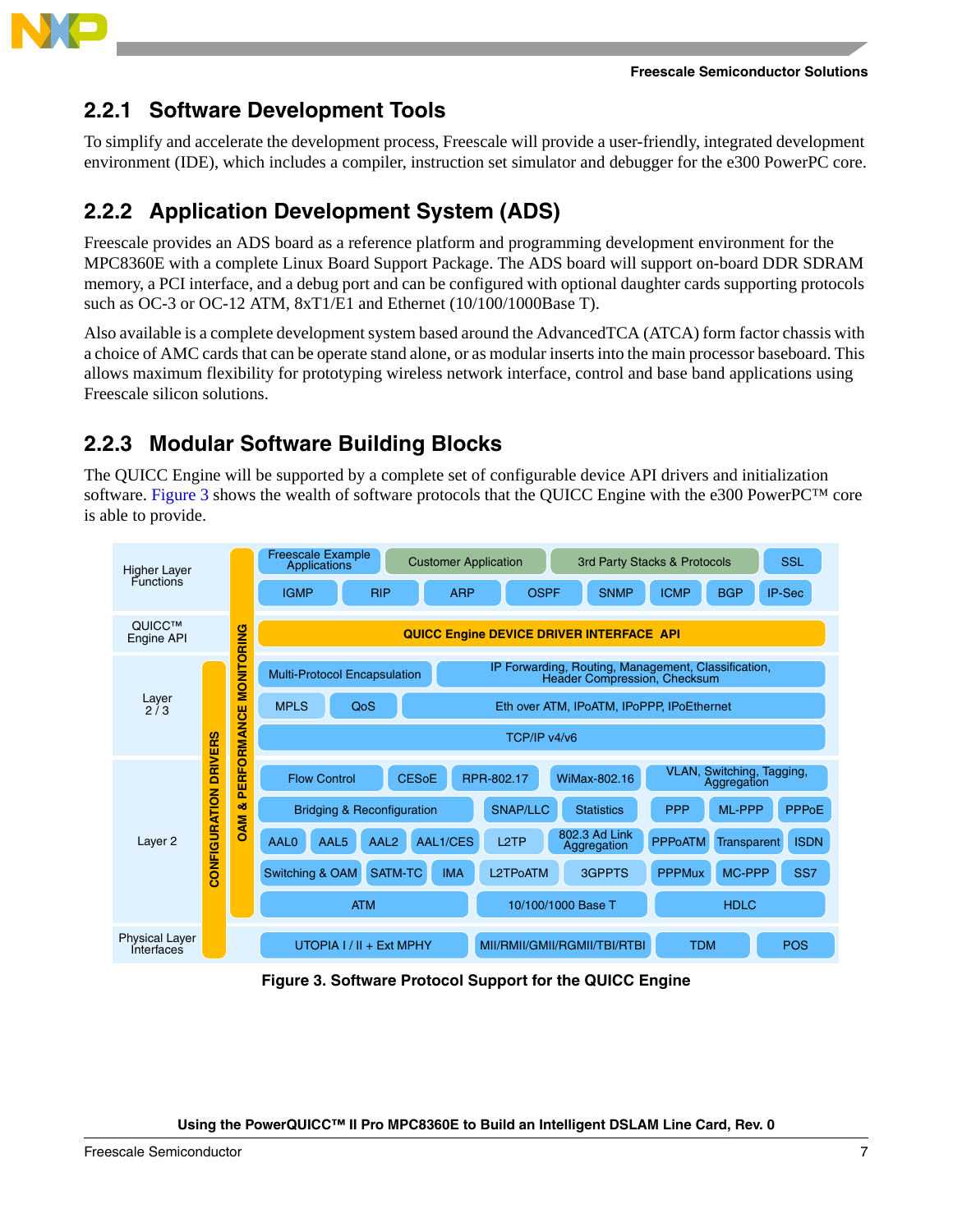

**Application Example**

# <span id="page-7-0"></span>**3 Application Example**

The internal features of the MPC8360E make it suitable for a wide variety of network communication applications. The diagram in [Figure 4](#page-7-1) illustrates how an intelligent DSLAM line-card can be readily implemented.

In this example, the versatility of the UCCs handle the convergence of both packet and circuit switched networks because both ATM and Gigabit Ethernet functions can be supported. As shown on the left-hand side of [Figure 4,](#page-7-1) subscribers are connected to the DSLAM line-card via the DSL PHYs and the integrated UTOPIA interface on the MPC8360E.



**Figure 4. MPC8360E Line Card Implementation**

<span id="page-7-1"></span>If, for example, the application in [Figure 4](#page-7-1) is handling 48 ports of ADSL2 each port will have a maximum data rate of 12Mbps downstream (for Annex A & B compliant equipment) and 1Mbps upstream (for Annex J compliant equipment). This generates an aggregate bandwidth of 624Mbps that must be handled through the uplink. The uplink connection to a WAN or the service provider's central office can be made using either of the two integrated Gigabit Ethernet interfaces or by implementing an ATM interface via the UCCs. Either way, the uplink connection can be made regardless of the type of switch fabric used in the uplink network.

In this type of application, the MPC8360E makes use of its internal interworking features to offload the e300 CPU. Here, ATM-ATM interworking would be used to transfer data from the ATM based DSL subscriber inputs, through the RISC cores within the QUICC Engine and out through the other ATM UTOPIA on the uplink port. In the event that the uplink switch fabric is Ethernet-based then ATM-Ethernet interworking would also be provided by the MPC8360E QUICC Engine. Subscribers could also connect directly to the DSLAM line-card using E1/T1 lines. In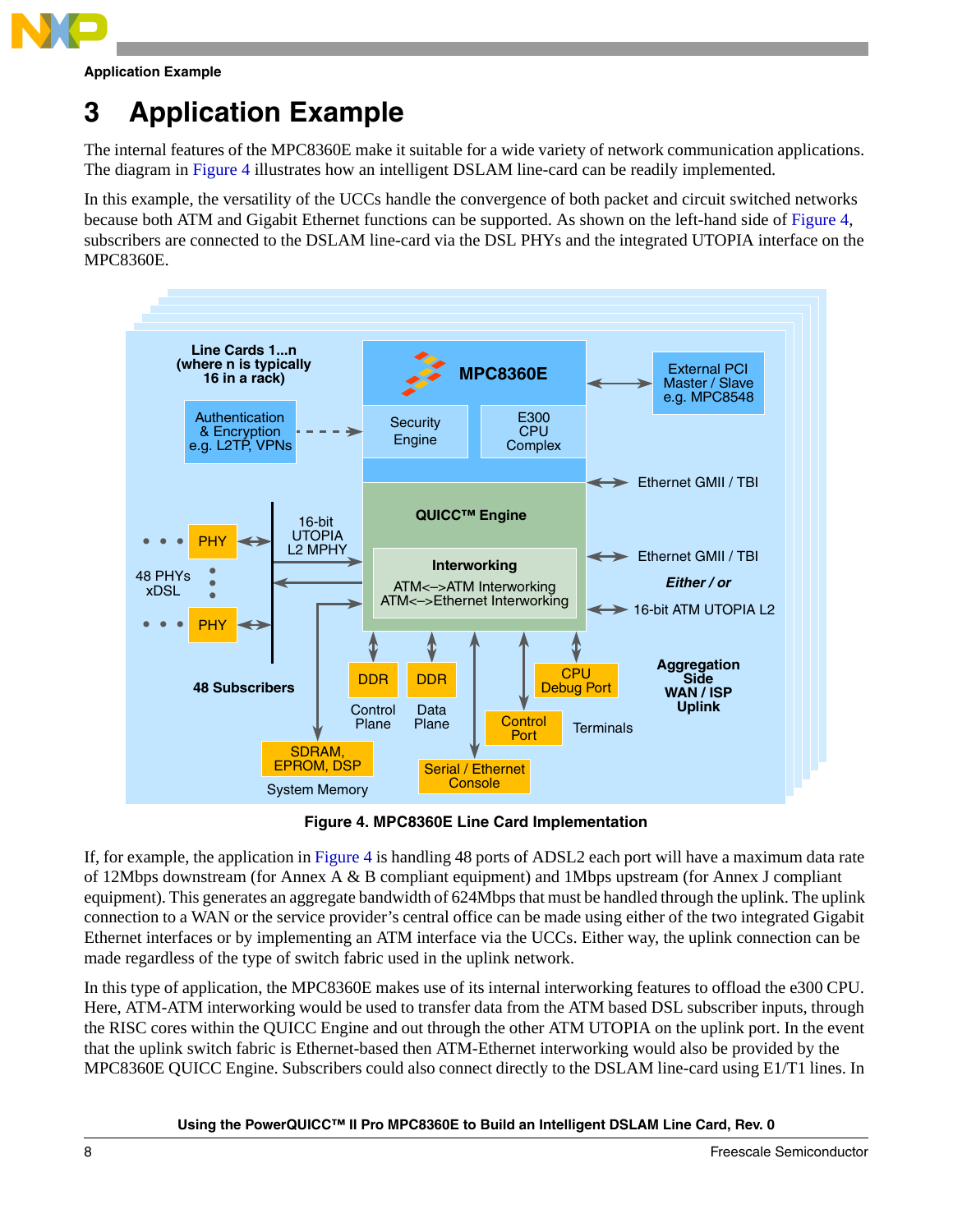

this scenario, the built-in IMA microcode could be used to bundle multiple E1/T1 lines together into a higher bit stream ATM connection for the uplink.

The main system memory is provided by the DDR interface, which can either support one 64-bit or two 32-bit interfaces. The dual DDR architecture provides an extremely efficient way of partitioning system control parameters. This helps ensure that data is not blocked as the data plane can be completely decoupled between the QUICC Engine and DDR memory and any control plane transactions. The local bus can be used for connected SDRAM, DSPs (for VoIP applications), or FLASH Eprom. The remaining unused UCCs can be configured as system terminals to allow some external I/O mechanism for debug and control.

Using the other unused interfaces on the MPC8360E a more integrated solution can be produced. For example, the PCI interface could be used to connect further devices such as the PowerQUICC III MPC8548 for additional CPU processing power or to provide connection to the main host processor card or backplane (as shown in [Figure 1\)](#page-1-1). Lastly, if the MPC8360E is used, the security engine could provide an efficient way of implementing secure VPN tunnels without burdening the main e300 core.

# <span id="page-8-0"></span>**4 Summary**

The PowerQUICC II Pro MPC8360E with the new QUICC Engine is a significant step forward in performance, integration and cost effectiveness for a wide variety of applications. For flexible, high performance, DSLAM line cards, the MPC8360E offers a comprehensive feature set that enables cost effective solutions with an unrivalled level of versatility to evolve as both standards and the system requirements change.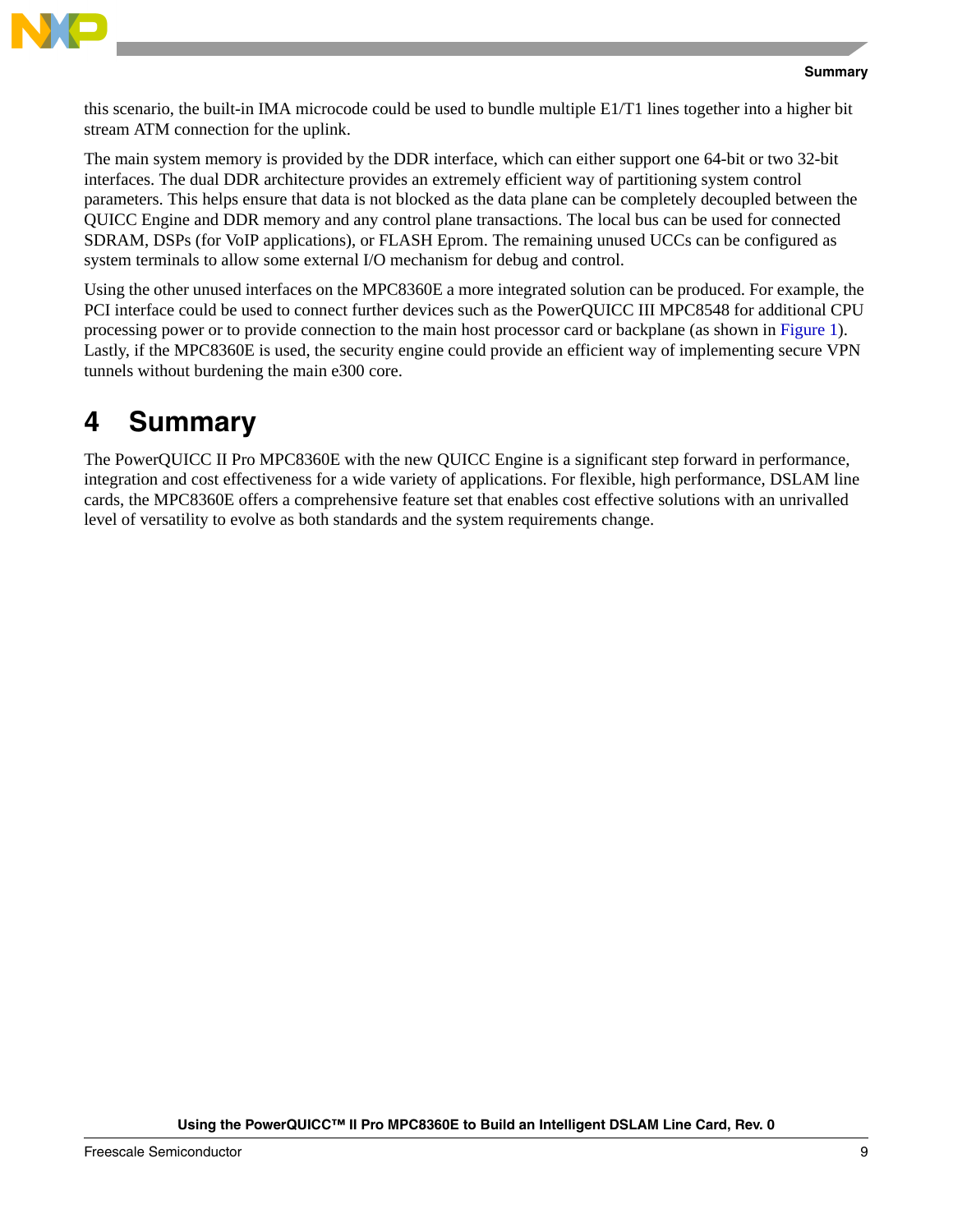

**Summary**

### **THIS PAGE INTENTIONALLY LEFT BLANK**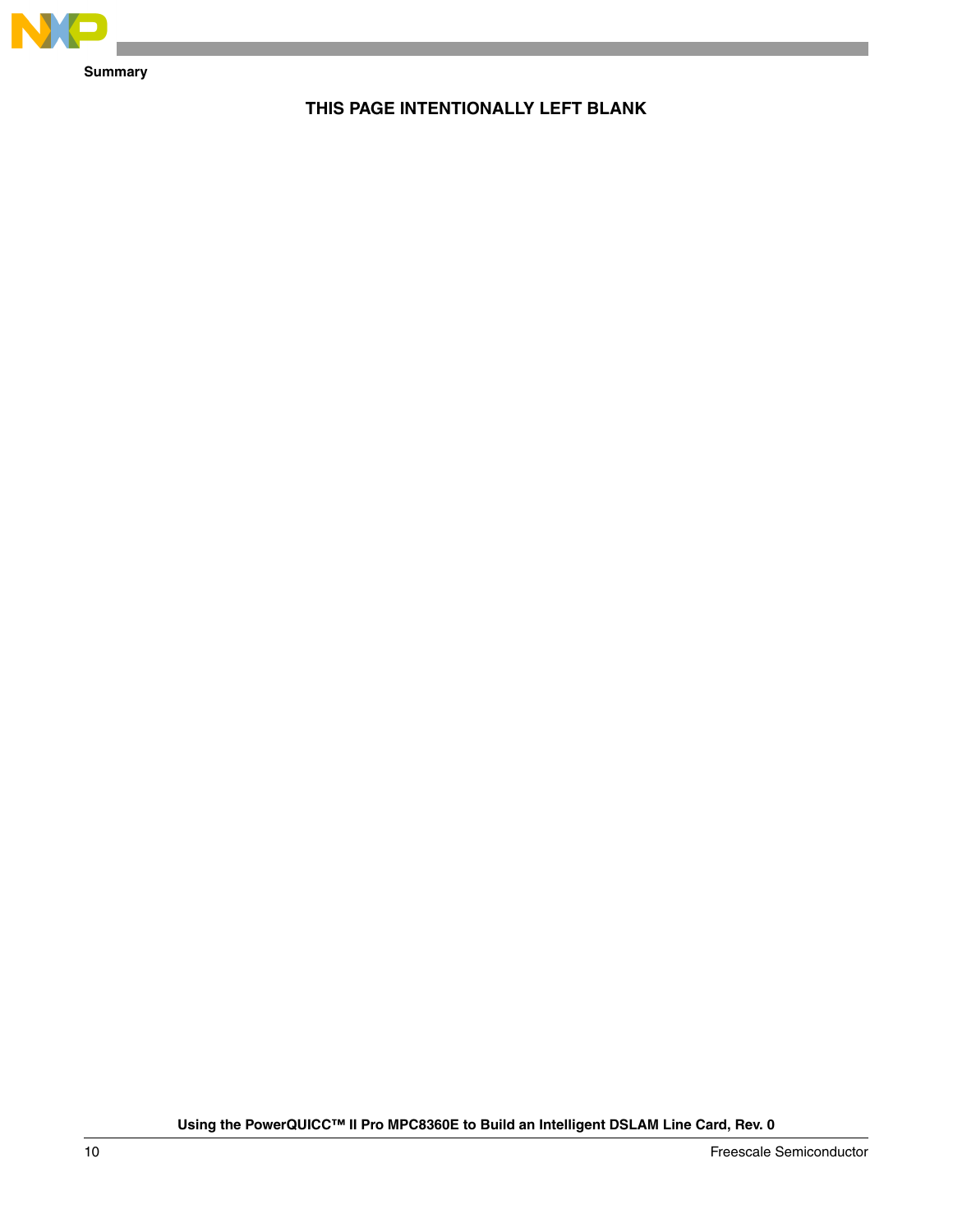

### **THIS PAGE INTENTIONALLY LEFT BLANK**